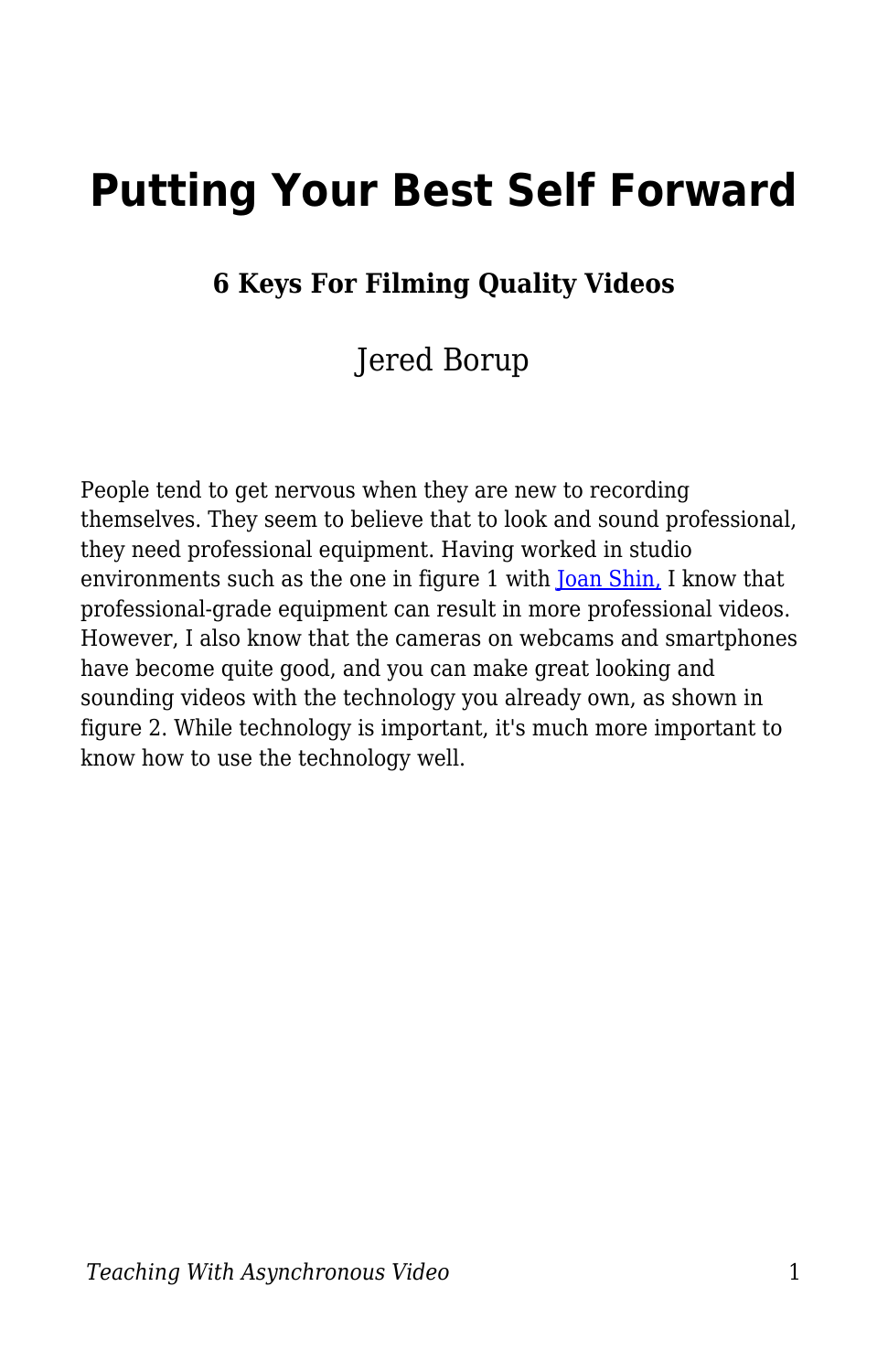

**Figure 1. Joan Shin's video environment**



**Figure 2. Jered Borup's video products**

### **What Not to Do**

Before we talk about best practices, let's cover what not to do. The GIFs in table 1 are exaggerated for effect, but not by much. I think it's safe to say that we have all been guilty of at least some of the following what-not-to-dos.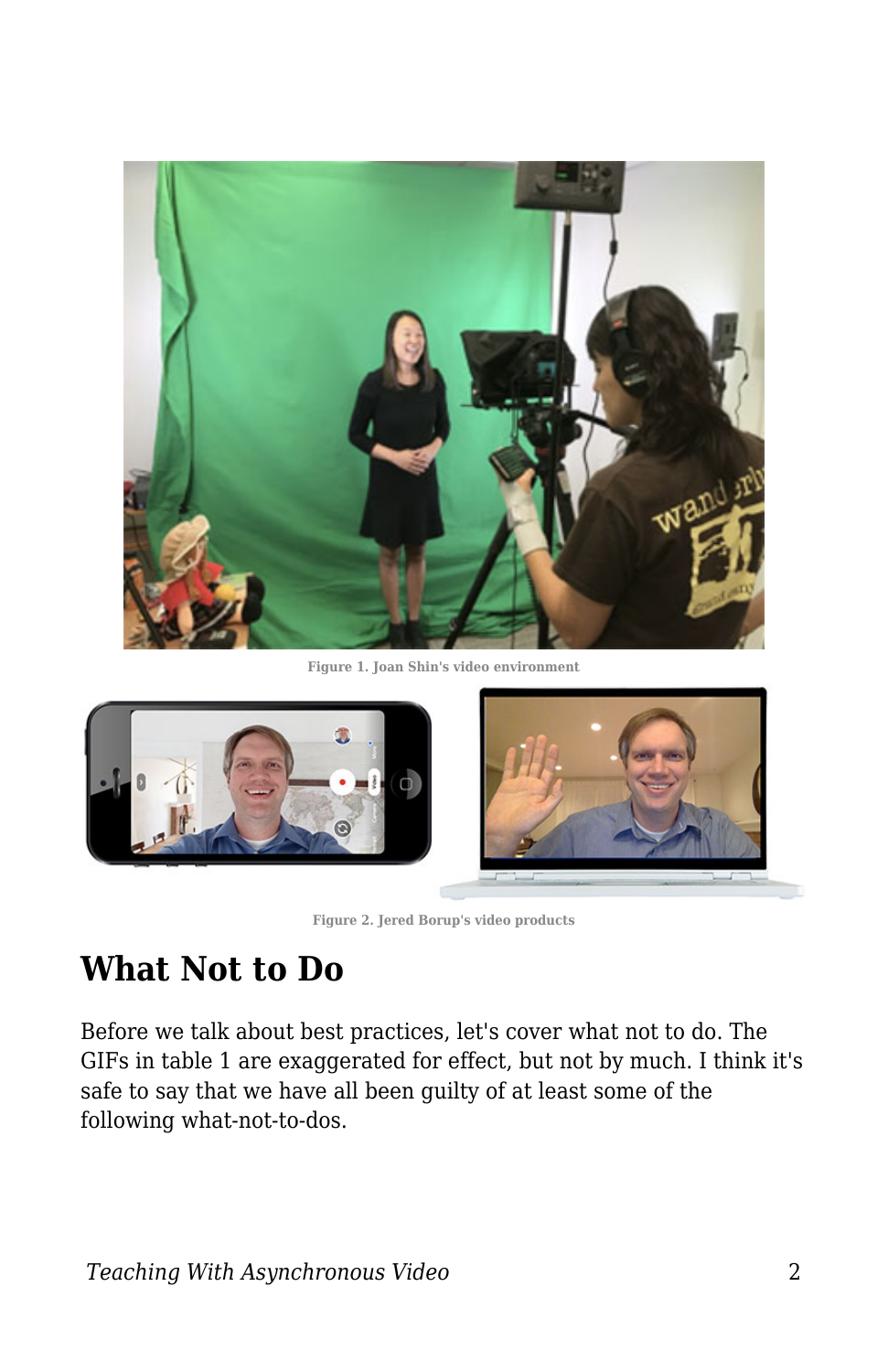

*The Silhouette:* People commonly record videos while sitting in front of a window or a lamp. When you do that, others may only see your silhouette.



*The Zebra:* If natural light is available, it is best to sit facing that light—so long as the window blinds do not cast shadows on your face. Stripes look better on tigers and zebras.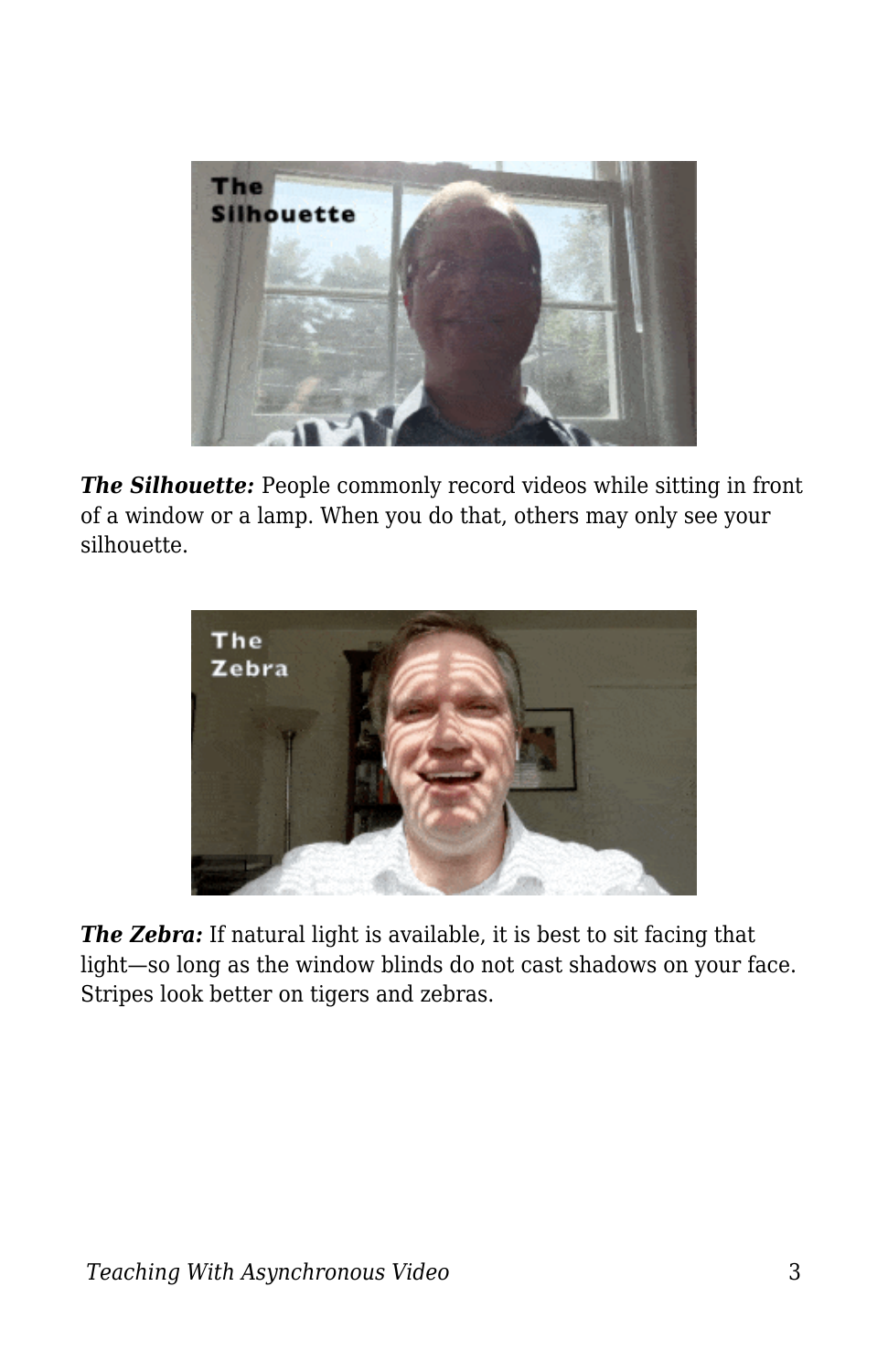

*The Haunting:* At times we may want to record a video at night. However, be careful because the light from your screen can make it look like you're telling scary stories by the campfire.



*The Hostage:* Video can be a great opportunity for others to get a glimpse into where you live or work. Too often we don't take advantage of that opportunity and record videos in front of a blank wall. As **Room Rater** frequently points out, these recordings can feel like a hostage video, as if at any time the person is going to look if the coast is clear and then whisper, "Help me!"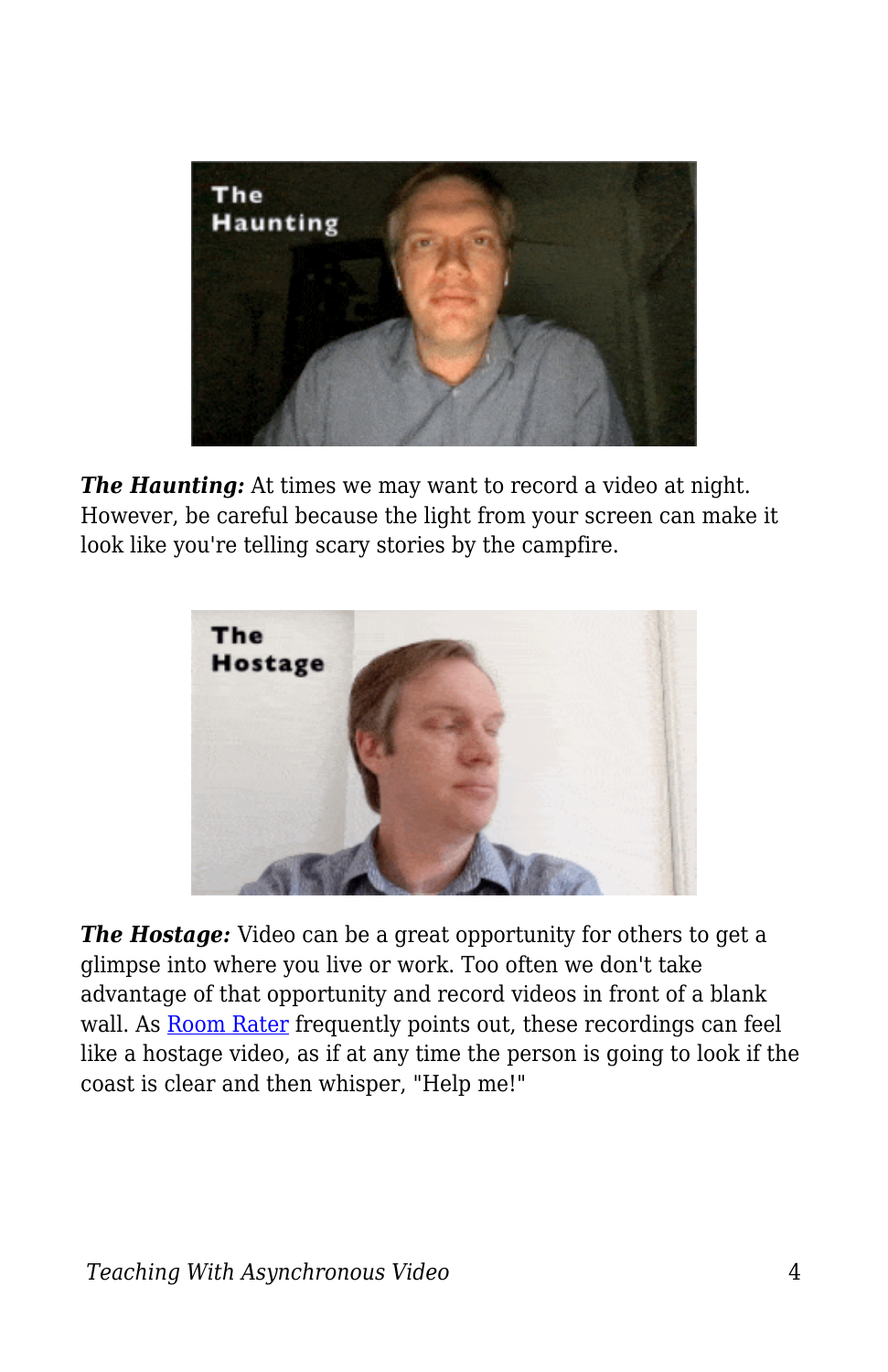

*The Nosey Professor: It's convenient to work with our laptops* on…well, our laps. However, looking down at your laptop is a lessthan-flattering angle, and you can even give students an unforgettable look up your nostrils.



**The Toddler:** Just as looking down on the webcam is less than flattering, looking up at the webcam looks like you need a booster seat.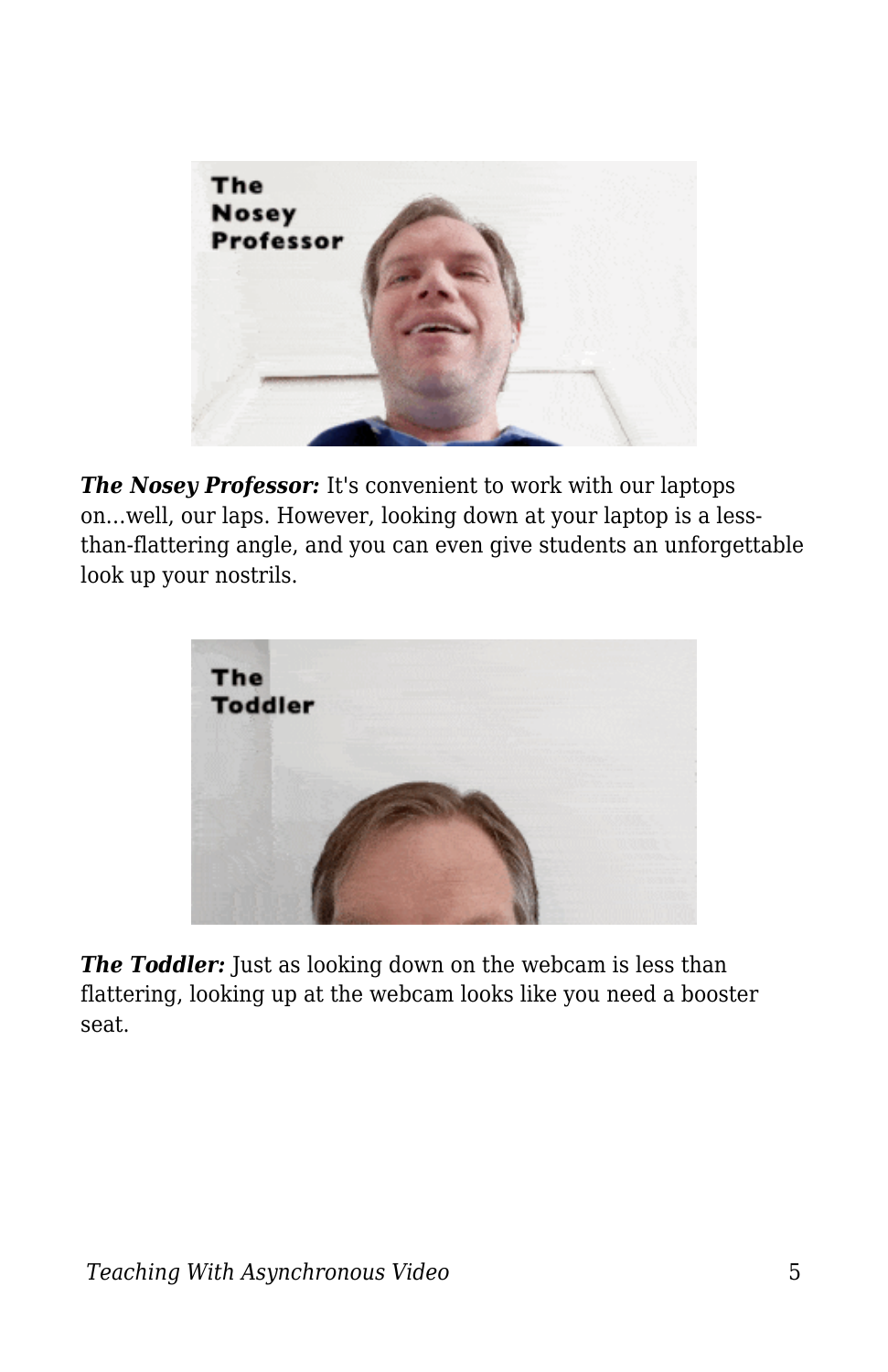

**The Close Talker:** Some people are just close talkers. [An entire](https://youtu.be/sRZ5RpsytRA?t=19) [episode of Seinfeld](https://youtu.be/sRZ5RpsytRA?t=19) covered the topic. Just like in-person close talkers invade people's personal space, online close talkers can get too close for comfort.



*The Social Distancer:* If The Close Talker is on one end of the spectrum, The Social Distancer is on the other. Social distancing is important during a pandemic, but is unnecessary online.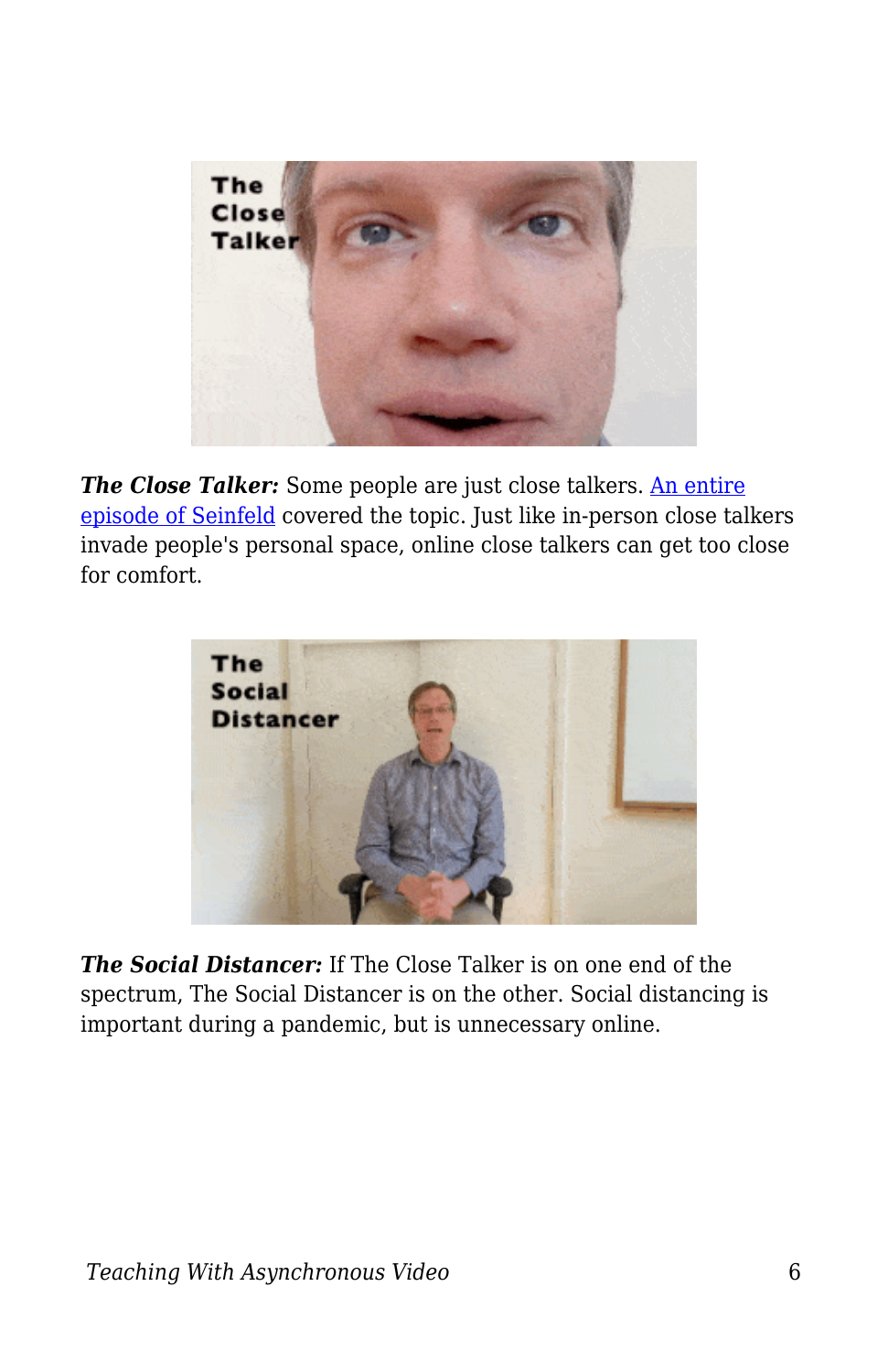

*The Reader:* When we create a video we may feel tempted to watch ourselves or read a script on the screen rather than looking into the camera. This prevents us from creating eye contact and can make us look uninterested or inauthentic.



**The Profiler:** First-world problems, I know...but if you have two monitors you may find that you spend too much of your video looking at the monitor that is not recording the video. This will leave people staring at your profile. This is more common in live video calls but can still happen when recording videos.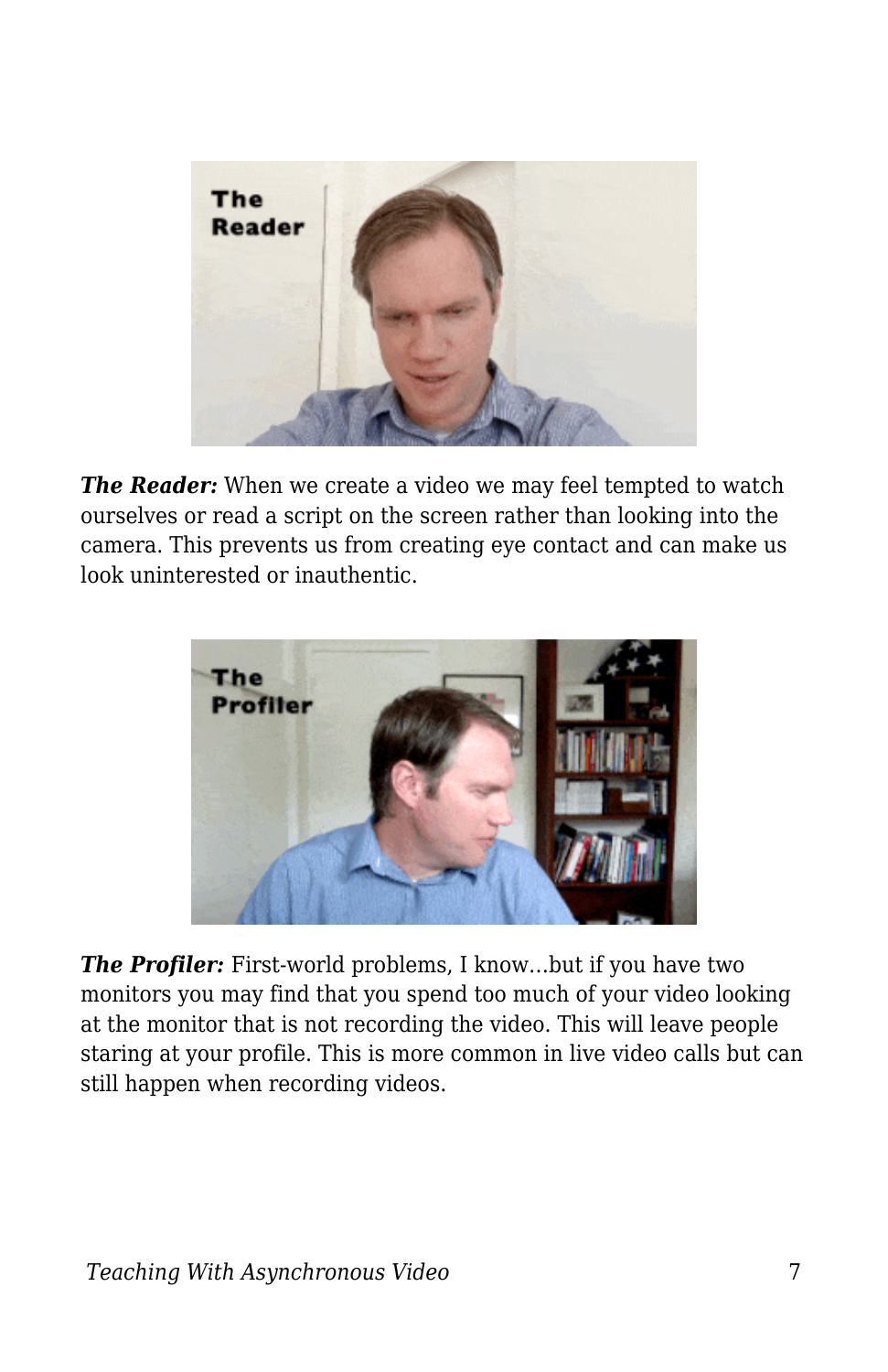

*The Needs a Trim:* Once we've finished talking, our smiles often vanish as we look for the stop button. Some tools will allow you to trim the ends of the video, but if not, keep smiling until you actually stop the recording. Niccole Thurman perfectly highlighted this in her [tweet.](https://twitter.com/niccolethurman/status/1157427983042269184)

### **What to Do**

I went back to my YouTube channel and found my first webcam video (Aug. 31, 2010) and then compared it to a more recent video (June 20, 2020). It's not by accident that the newer video looks better than the older one (see figure 3). In the first video, I failed to consider (or care) how I was going to appear to my students. I was backlit by the lamp behind me. I was looking down on the laptop. In fact, I didn't even bother holding my laptop level, which made the picture in the background appear tilted. I wasn't even really looking into the webcam, although there was so much glare on my glasses it's hard to tell.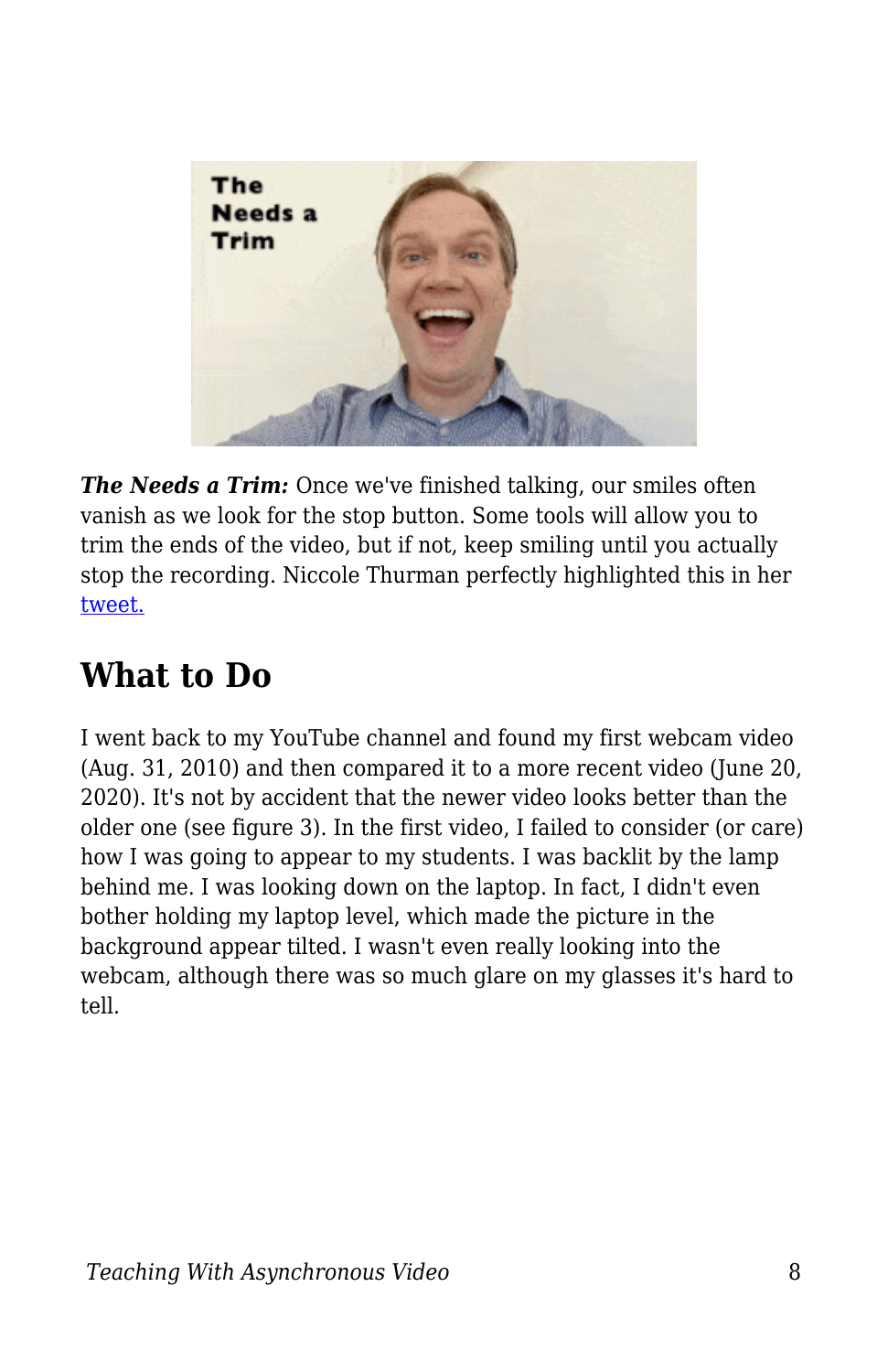

**Figure 3. Then and now: How small changes can make big difference in video**

In the newer video I took just five minutes to prepare. You can see in figure 4 that I put my laptop on a stack of my daughters' games, which raised the webcam to my eye level. I also used lamps specifically designed for recording webcam videos, though any lamp would work. Even better, you can sit facing a light-filled window. I also made sure that in the background there was a picture of my family, a small plant, and a few other little things.



**Figure 4. My home video setup**

# **Keys to Quality Videos**

The following simple keys can help you avoid these common pitfalls of amateur video production and create warm, engaging, effective footage that engages your students and communicates your interest them.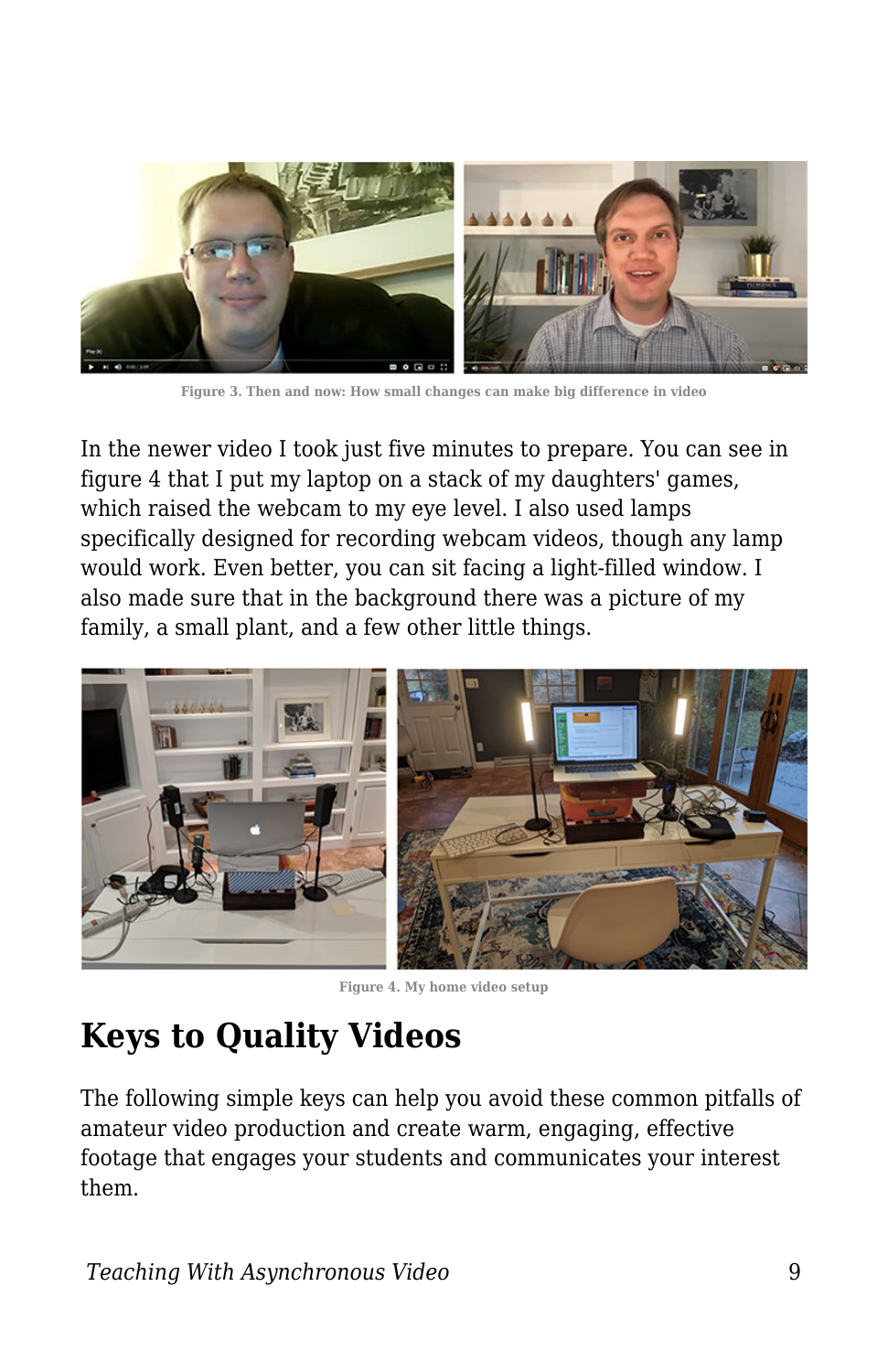#### **Key #1: Convey Your Voice**

Looking good is important, but nothing is worse than bad audio. If the audio is distracting or unintelligible, your video will not be watched. If you are recording using your phone while outside, even a little breeze can be really distracting. If the built-in microphone is not great on your phone or computer, try using an external microphone. Most headphones now have pretty good microphones built in.

The audio doesn't need to be perfect, and most of the time, good audio is good enough. However, if you want to go the extra mile, relatively inexpensive high-quality external mics are available, [such as the Blue](https://www.amazon.com/Blue-Snowball-Microphone-Gloss-Black/dp/B002OO18NS/ref=sr_1_3?dchild=1&keywords=snowball+mic&qid=1592082386&sr=8-3) [Snowball.](https://www.amazon.com/Blue-Snowball-Microphone-Gloss-Black/dp/B002OO18NS/ref=sr_1_3?dchild=1&keywords=snowball+mic&qid=1592082386&sr=8-3) Furthermore, if you are hearing reverberations or echoes from where you are recording, you can improve the sound quality by placing pillows behind and to the sides of your computer, as shown in [this NPR video.](https://youtu.be/sfgbtBBumjo?t=59)

#### **Key #2: Find the Light**

For lighting, the best arrangement is to sit facing the primary light source in your room rather than having the primary light source behind you. Often the best approach is to sit toward a sun-filled window (if the light isn't so bright it blinds you). If that isn't an option, then lamps will do. If a lamp's light is not strong enough, try removing the lamp shade. An additional lamp can also be helpful if you are sitting directly under a strong light that casts shadows on your face.

#### **Key #3: Frame and Maintain Eye Contact**

Sit a little less than arm's length from the camera. From there your eyes should be about one-third of the distance from the top of the screen, as seen in figure 5. You should also position the camera so that it is at eye level (or slightly below). That will likely mean placing your laptop on something like a box or a stack of books.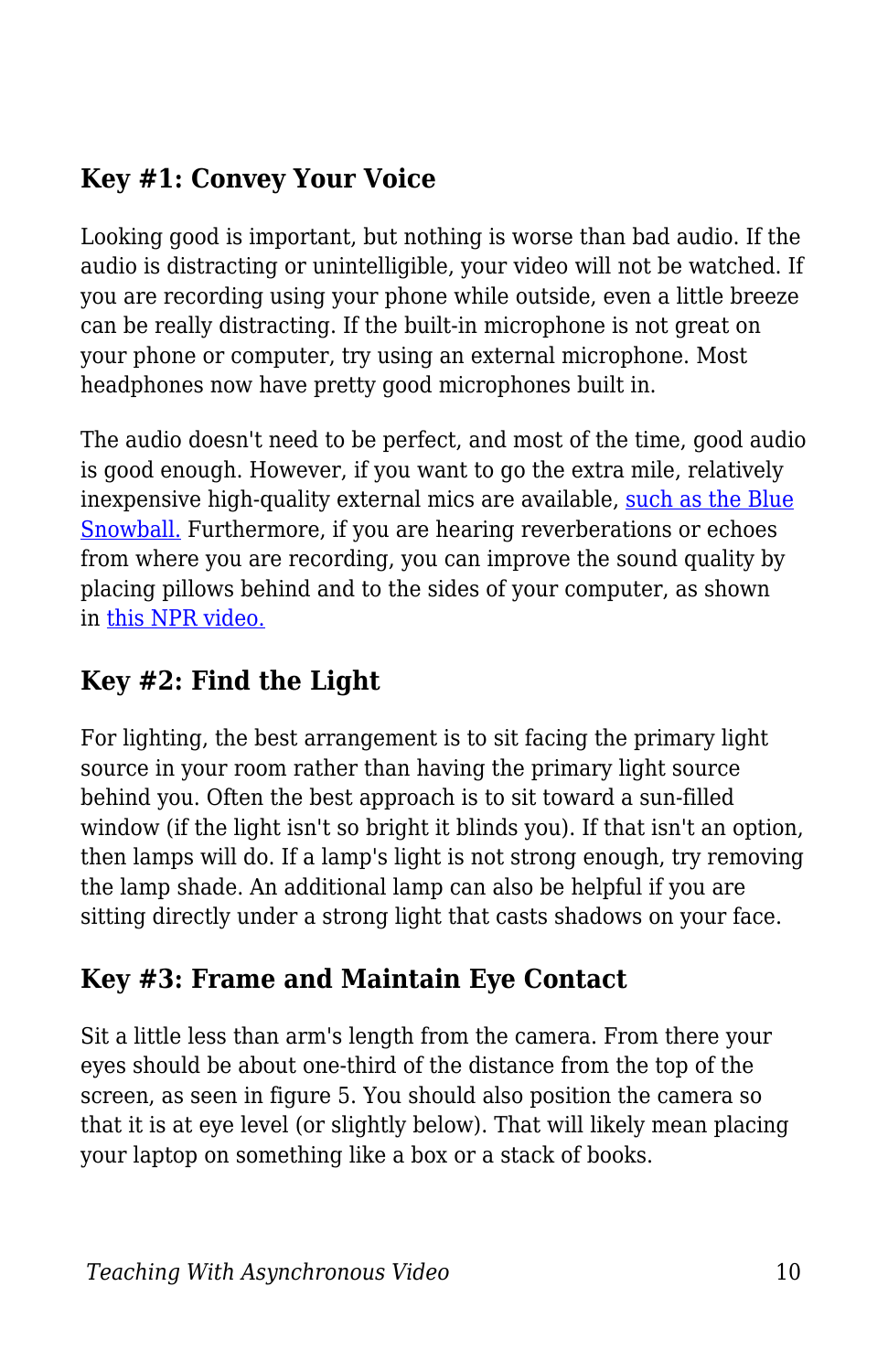

**Figure 5. Establishing an optimal vertical relationship of face and camera**

#### **Key #4: Stage**

Before hitting the record button, take a few minutes to consider the surroundings that will be shown in your video. Personal items can be a good way for others to get to know you. Furthermore, plants, pictures, and bookshelves can add warmth to the video.

While working from home, it can be difficult to find a place to work and record videos. For instance, in [this CNN article](https://www.cnn.com/2020/03/17/business/work-from-home-setups-coronavirus-trnd/index.html) you can see people working everywhere from the closet to the bathtub. However, even Jessica Fleming, who was working in her walk-in closet, presented a professional background: "The best part? I've even hung a picture behind the desk so that my video conference calls don't look like I'm in my closet!" As a side note, a closet is a great place to record audio. [Just don't get locked in.](https://www.thisamericanlife.org/528/the-radio-drama-episode/prologue-2)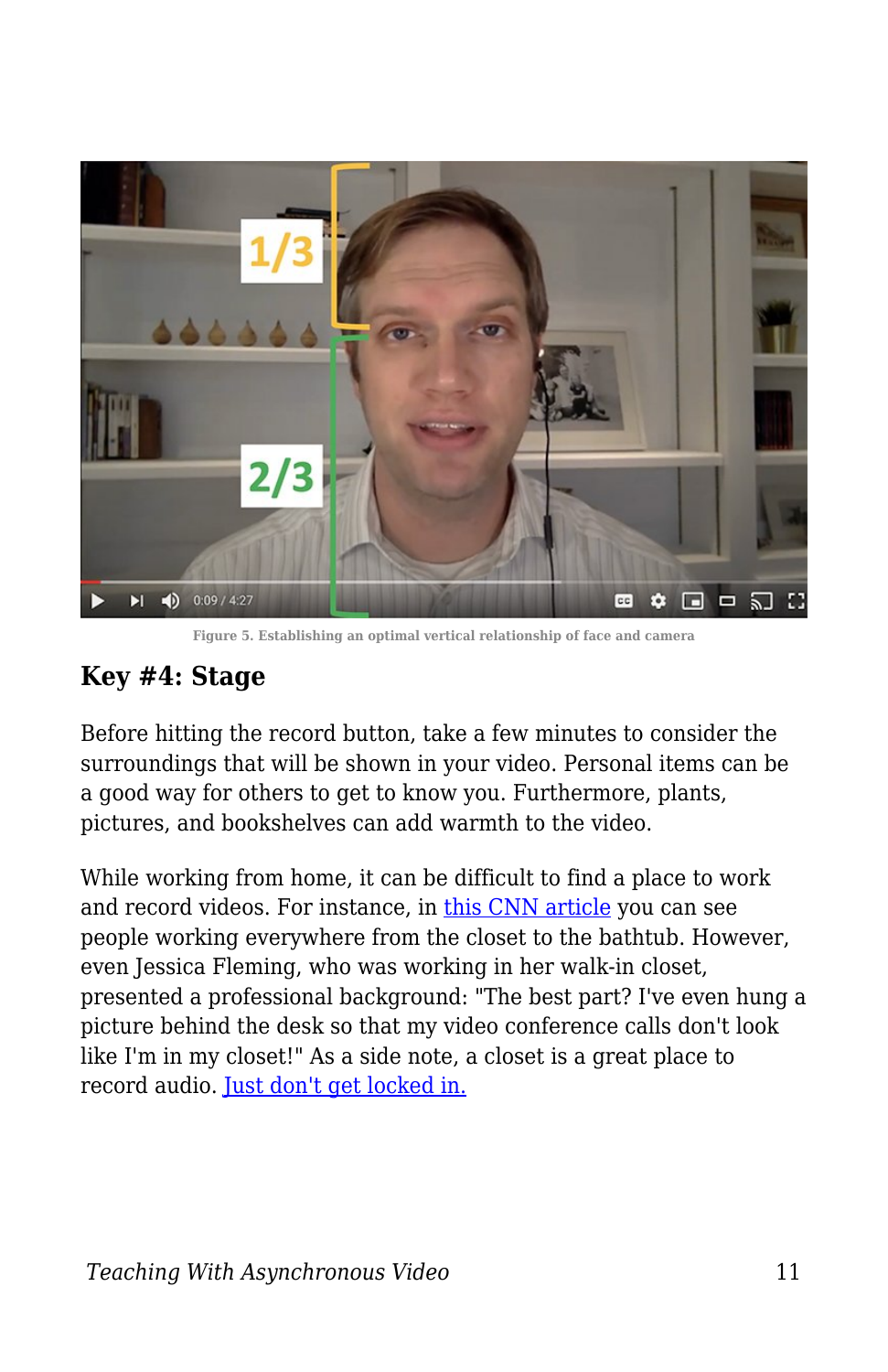#### **Key #5: Be Prepared and Natural**

Speak naturally, as if you were actually speaking to someone rather than a screen. If you are able to show that what you are saying is important and interesting to you, then others are more likely to feel the same way. You should know generally what you want to say before you start recording. However, in most cases it is not necessary or even recommended to write a script that you read. If you are reading from a script, it can be hard to sound natural and almost impossible to read while you are looking into the camera without a teleprompter. If you have ever taken a public speaking class, you know that a better approach is using notes to prompt you while speaking. If you are recording from a laptop or desktop, you can have the notes in a word processing document. However, even that will require you to look down frequently so try placing your notes as close to the top of the screen as possible. Another trick is to put your prompts on sticky notes that you then place right next to the webcam so you can glance over to them while still appearing to be looking into the webcam.

#### **Key #6: Keep It Short**

Unlike with in-person courses, online instructors do not have captive audiences. The entire internet is only a browser tab away, and there is very little stopping others from exploring. If you have mastered all five of the previous keys, you are more likely to keep others' attention, but even that attention will likely be limited to about six minutes for many of your students. This recommendation is based on Guo, Kim, and Rubin's research that examined nearly 7 million video views on 862 videos and found a steep drop in engagement after about six minutes.Footnote1 Obviously there will be important exceptions to this rule, but if you can keep it under six minutes—do it!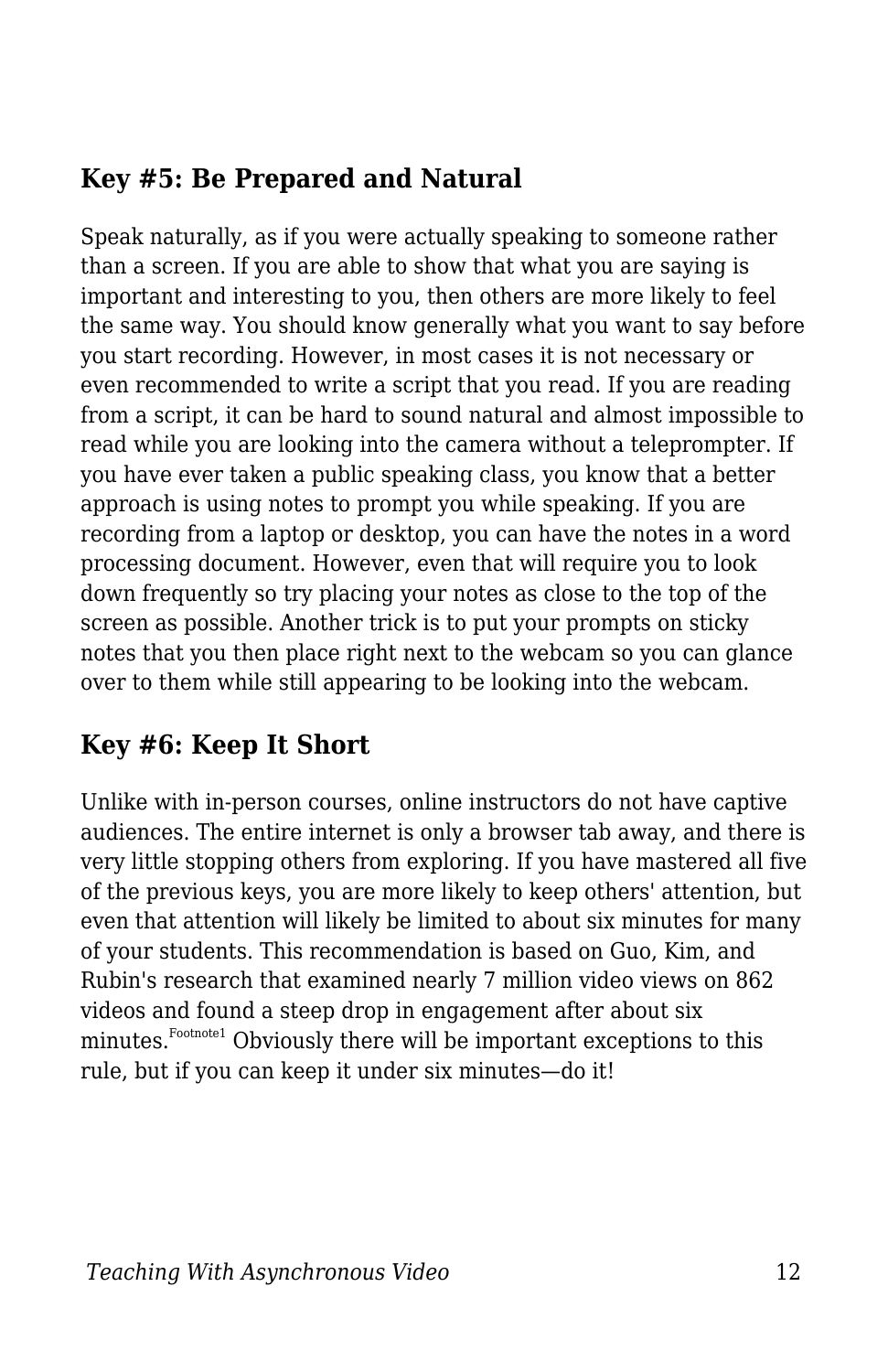## **Conclusion**

When creating a video, it is important to consider how you will look and sound to your students. Now that you've learned about the six keys to making quality videos, try making a video yourself or review a video that you've previously recorded. As you watch your video ask yourself these questions:

- **Key #1: Convey Your Voice**—Is the audio clear, or is there background noise or reverberations in the room that distract from your message?
- **Key #2: Find the Light**—Are you well lit with a light source in front of you, or are you backlit and/or have shadows on your face?
- **Key #3: Frame and Maintain Eye Contact**—Are you about at arm's length and eye level with the camera, or are you looking down or up at the camera?
- **Key #4: Stage**—Do you have personal and/or interesting things in the background, or are you recording in front of a blank wall?
- **Key #5: Be Prepared and Natural**—Are you speaking naturally in a way that conveys your interest in the topic, or do you sound somewhat robotic and/or scattered?
- **Key #6: Keep it Short**—Is the video under six minutes?

A little preparation can mean the difference between a video that students watch and one that students ignore.

## **Acknowledgment**

This chapter was written with the support of EdConnect and previously published at [https://edtechbooks.org/-RfL.](https://er.educause.edu/blogs/2021/2/putting-your-best-self-forward-6-keys-for-filming-quality-videos)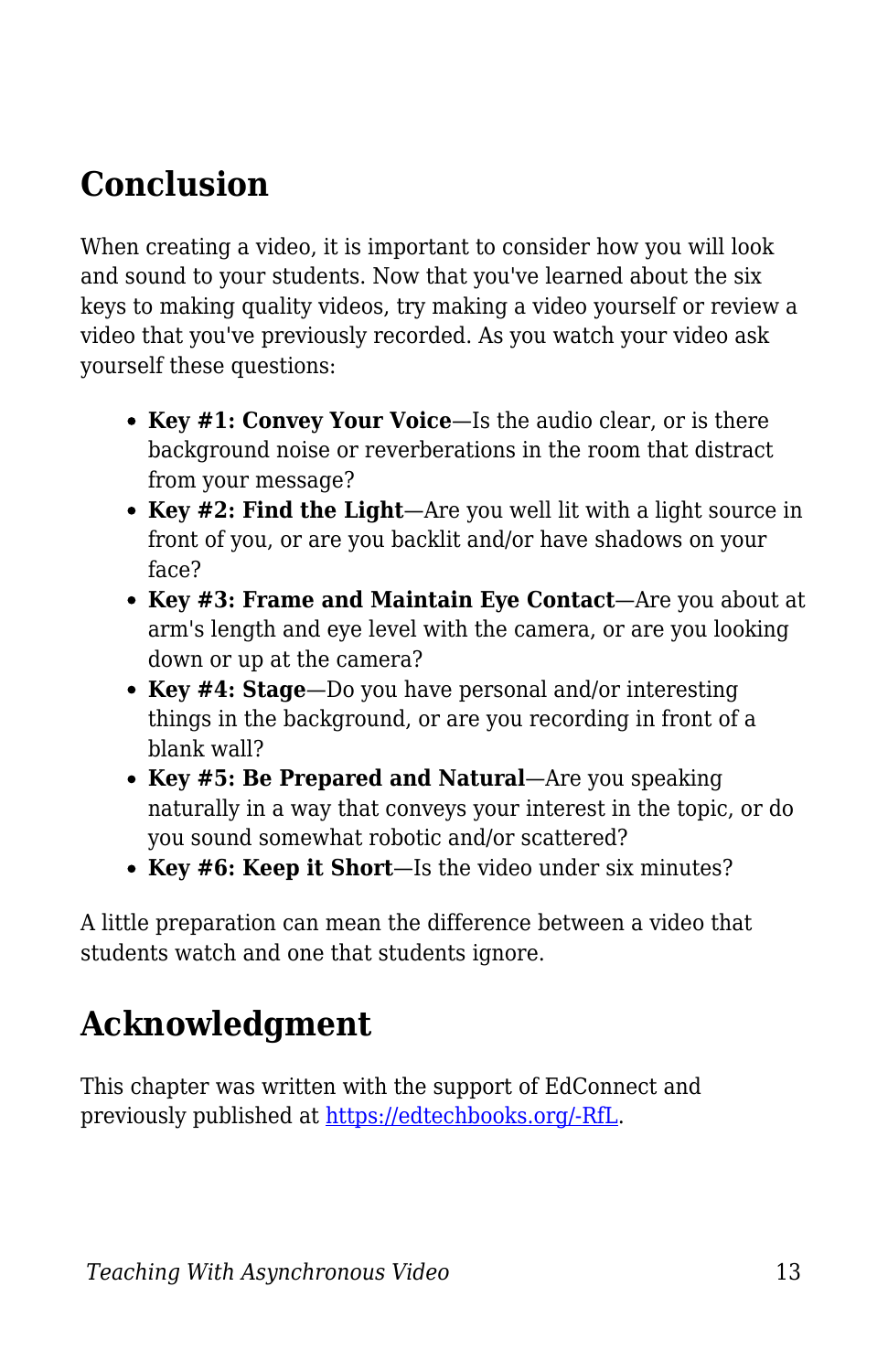#### **Note**

1. Philip J. Guo, Juho Kim, and Rob Rubin, ["How Video Production](https://www.researchgate.net/publication/262393281_How_video_production_affects_student_engagement_An_empirical_study_of_MOOC_videos) [Affects Student Engagement: An Empirical Study of MOOC](https://www.researchgate.net/publication/262393281_How_video_production_affects_student_engagement_An_empirical_study_of_MOOC_videos) [Videos,"](https://www.researchgate.net/publication/262393281_How_video_production_affects_student_engagement_An_empirical_study_of_MOOC_videos) Proceedings of the first ACM Conference on Learning @ Scale, March 2014.